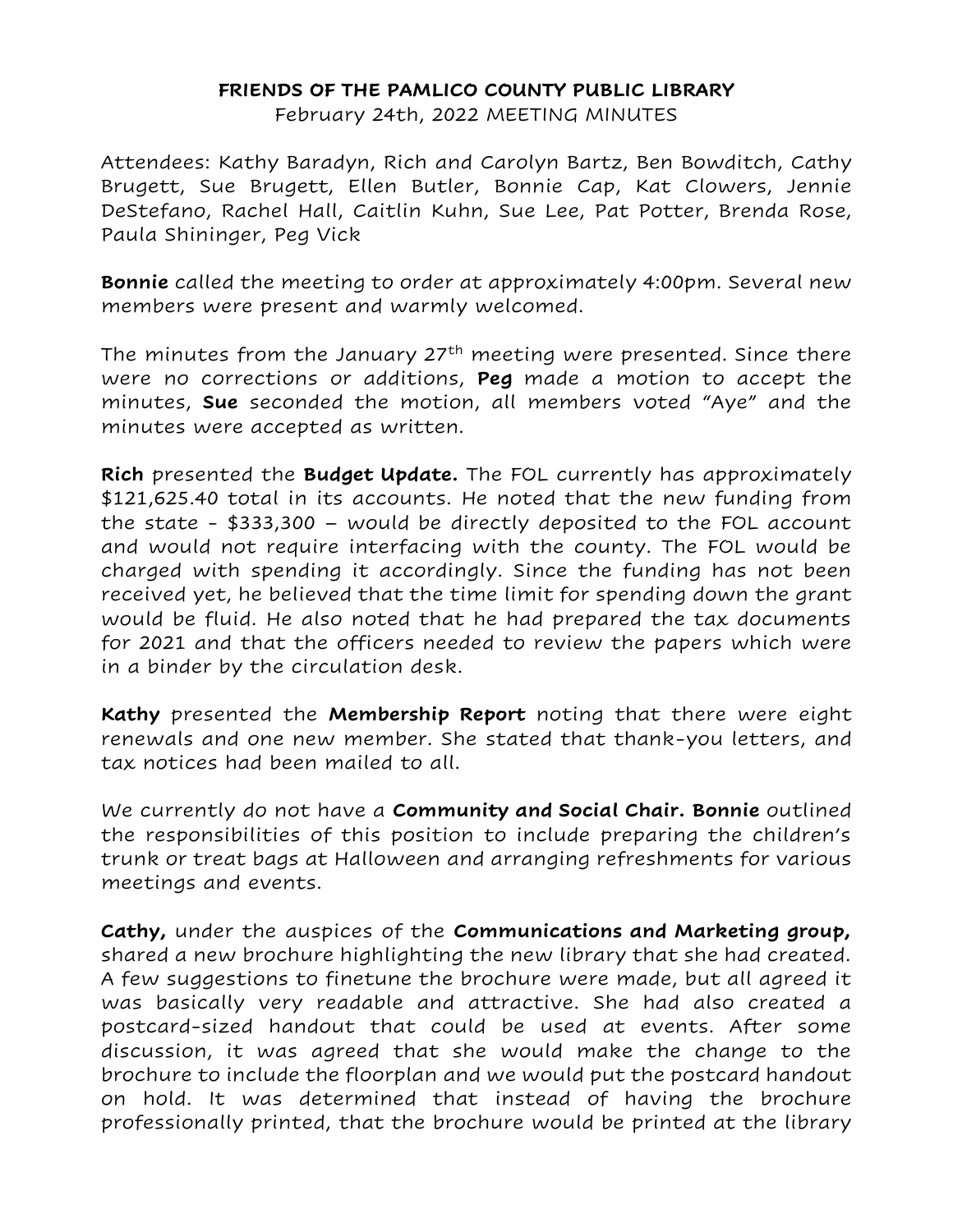and folded using the machine available. **Cathy** noted that she was preparing a power point presentation to be used at various meetings but needed to meet with the officers to confirm what needed to be included.

**Pat,** under the auspices of the **Fundraising group,** presented the research she had done as a follow up to last month's suggestion that we purchase hats to be used at events. After some discussion, khaki was voted in as the color most members wanted. FOL will be embroidered on the hats in a dark blue. Pat will order 25 hats, at a cost of approximately \$325, from Bender Apparel in New Bern – the company that she felt was customer service oriented. They offered to waive the set-up fee. It was agreed that members wanting the hats would pay \$10.00 each, which will cover most of the cost. **Bonnie** suggested creating small buttons for each fundraiser (like those made for the Ol' Front Porch Music Festival in Oriental) that those volunteers could attach to their hats. She will research purchasing a button maker.

**Caitlin's** started her report on Library News by saying that a new library Assistant, Aniyah, had been hired. Children's story time with Fran, gamer Friday for the teens and various adult programs are ongoing. New programs include a presentation on 'Life as a Photojournalist' by Andrea Bruce on March  $8<sup>th</sup>$  at 2:00 and a tutorial on growing tomato plants in straw bales by Bill Deighton at a date TBD (originally scheduled for March 19<sup>th</sup>, which conflicts with the Chowder Cook-Off). A program on repotting house plants is also in the planning stages.

Under **Ongoing Business**, Bonnie mentioned the **Volunteer Appreciation Event** that has been rescheduled for March 5th. Details about the **Chowder Cook-Off** were discussed after Caitlin modeled a book-oriented apron the chefs could wear for the event. Bonnie's kitchen will be available on the  $18<sup>th</sup>$  to prepare the chowder. She outlined the need for volunteers to shop for the ingredients, cook, set-up and decorate the table, serve the chowder, and clean up after the event. She will email these needs to those present since there only a limited number of volunteers is needed. However, **the full membership will be asked to volunteer for Rotary's Boat Show Book Sale on April 8th – 10th (set up on the 7th).** Bonnie asked Caitlin if the volunteers who scan donated books could sort the books stored at Hardee's. **Ellen** suggested we could hang signs for the various categories of books on a line attached to the tent roof structure: she could laminate those signs. Bonnie suggested that she and Cathy get together with her to look at the existing signs and see what might be needed. **Pat** noted that a neighbor might have the line needed.